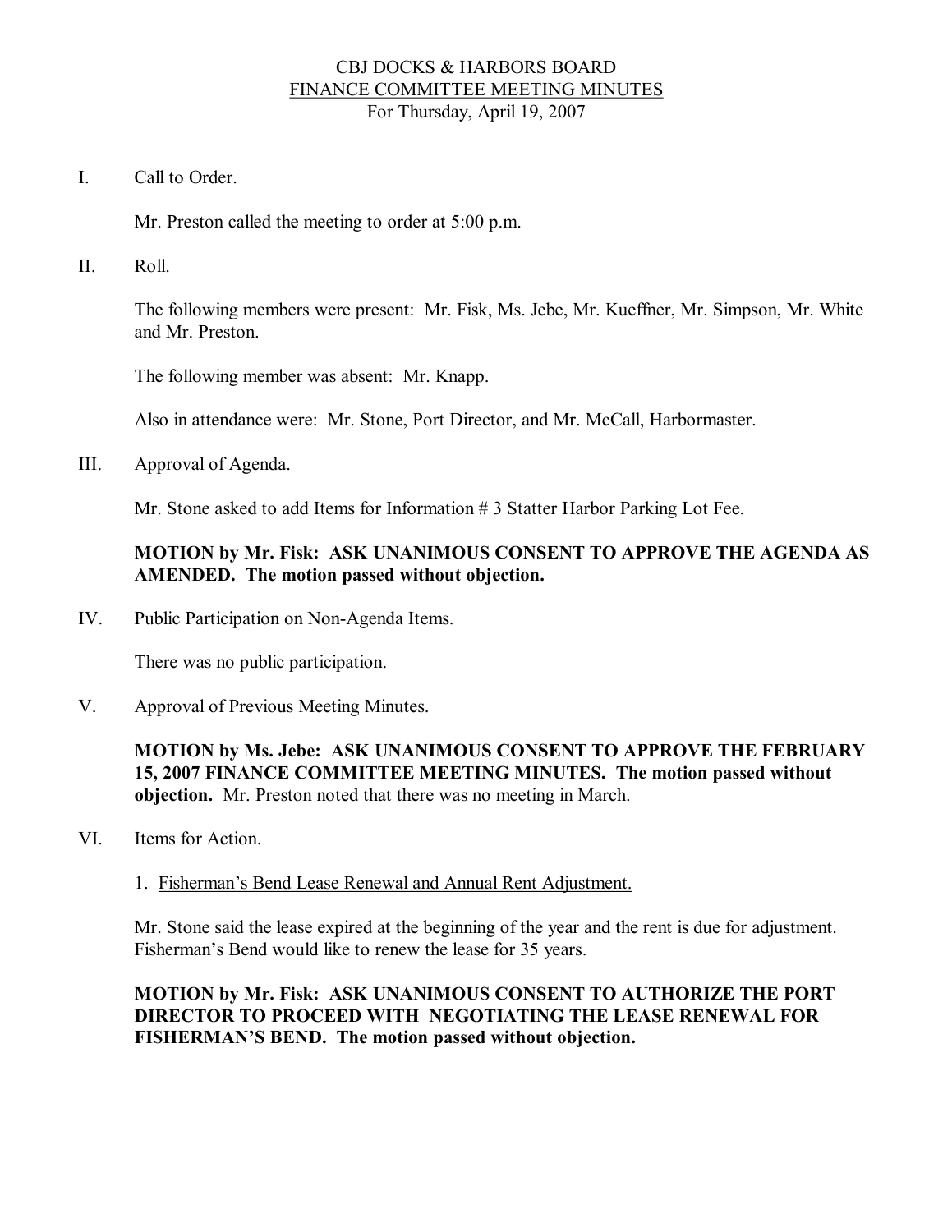#### VI. Items for Action (continued).

#### 2. Yankee Cove Lease Boundary Adjustment and Annual Rent Rate.

Mr. Stone said the State conveyed two tideland parcels to CBJ in Yankee Cove. Mr. Hobbs is installing a float and breakwater on the tidelands. The Board needs to issue him a lease. Parcel A is approximately 3.15 acres and Parcel B is approximately .75 acres. Horan & Company, LLC, appraised the tidelands and they recommended a rental lease value of \$9,750 per year.

Mr. Marion Hobbs said he is asking for relief on the square footage and lease fees. The area will not be usable for tourism this year. He might get the dirt work done by the end of the summer and rock for the breakwater is not available right now.

The Committee members discussed an income approach survey. Mr. Stone will talk to Mr. Canary, CBJ Assessor, about the income approach.

Mr. Preston asked Mr. Stone to bring the information back to the next meeting.

#### 3. Alaska Shipchandler's Building Tideland Lease Annual Rent Adjustment.

Mr. Stone said the annual rent has not been reviewed since 1999. The lease requires review every five years.

## **MOTION by Mr. Kueffner: ASK UNANIMOUS CONSENT TO AUTHORIZE THE PORT DIRECTOR TO INFORM MR.BERNSTEIN THAT WE WILL REVIEW THE RENT AND MAY RECOMMEND AN ADJUSTMENT TO THE LEASE. The motion passed without objection.**

#### 4. Northwest Marine Trade Association Membership.

Mr. Stone said this is the association that puts on the Seattle Boat Show. Last year he cancelled our exhibit at the boat show due to the cost. Some of the other harbors in Alaska would like to share the cost of the boat show.

**MOTION by Mr. Simpson: MOVE TO BECOME A MEMBER OF NMTA, BUT RESERVE JUDGEMENT ON WHETHER WE WILL ATTEND THE SEATTLE BOAT SHOW.** The motion was seconded by Mr. Fisk

**The motion failed 4 to 2 with Mr. Fisk and Mr. Simpson voting for the motion.**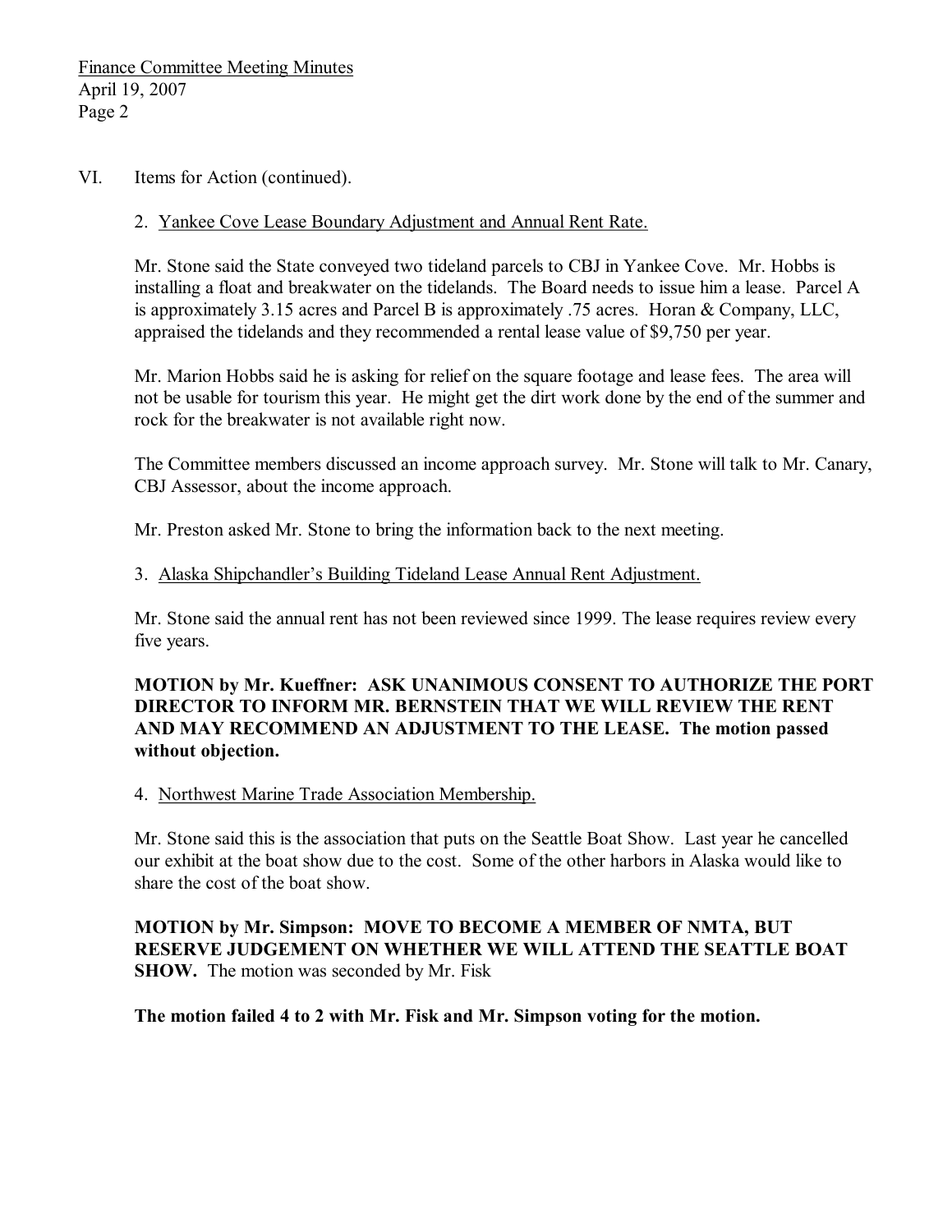#### VII. Items for Information/Discussion.

#### 1. Harbor Revenue Bond Report.

Mr. Stone said he went to Anchorage to meet with the Alaska Bond Bank. They handed him an analysis of our application and recommended denial. They strongly encouraged us to come back to the next meeting with additional information that they need to process it.

### 2. Cruise Ship Dock Financial Report.

Mr. Stone said Mr. Duncan is still working on this so he will have more information by the Board meeting.

### 3. Statter Harbor Parking Lot Fees.

Mr. Stone said that the staff at Statter had been tracking every vehicle license plate that enters the lot on a daily basis because they allow people to change spaces over the course of the day. It takes a lot of staff time to manage the lot this way.

The Committee members discussed the issue. This is a situation created by practice rather than by any creation of the Board or ever any intent of the Board. There are 2-hour free spots and also free parking at the other lot or school lot. We need to reinforce the policy that the Board thought they had passed.

## **MOTION by Mr. Kueffner: ASK UNANIMOUS CONSENT TO CHARGE PEOPLE \$5.00 TO PARK IN ONE SPOT ALL DAY. THIS DOESN'T MEAN THEY CAN COME AND GO AND THE HARBOR OFFICERS SHOULD BE SO ADVISED. The motion passed without objection.**

## VIII. Staff & Member Reports.

Mr. Stone said our Assembly budget presentation is May  $9<sup>th</sup>$  at 5:00 p.m.

Mr. Stone said a Harbor Officer lost a loader into 142 feet of water at the North Douglas launch ramp. We had rented the loader (without a signed contract) from Trucano Construction and the brakes failed and rolled down the ramp and into the water. Mr. Trucano is taking the position that it is our responsibility to finance the salvage and repair of the loader. The CBJ Risk Manager said, since we didn't have a written contract in accordance with City policy, they would not cover it. Mr. Simpson said we need to have NC Machinery check out the equipment to see if the brakes failed.